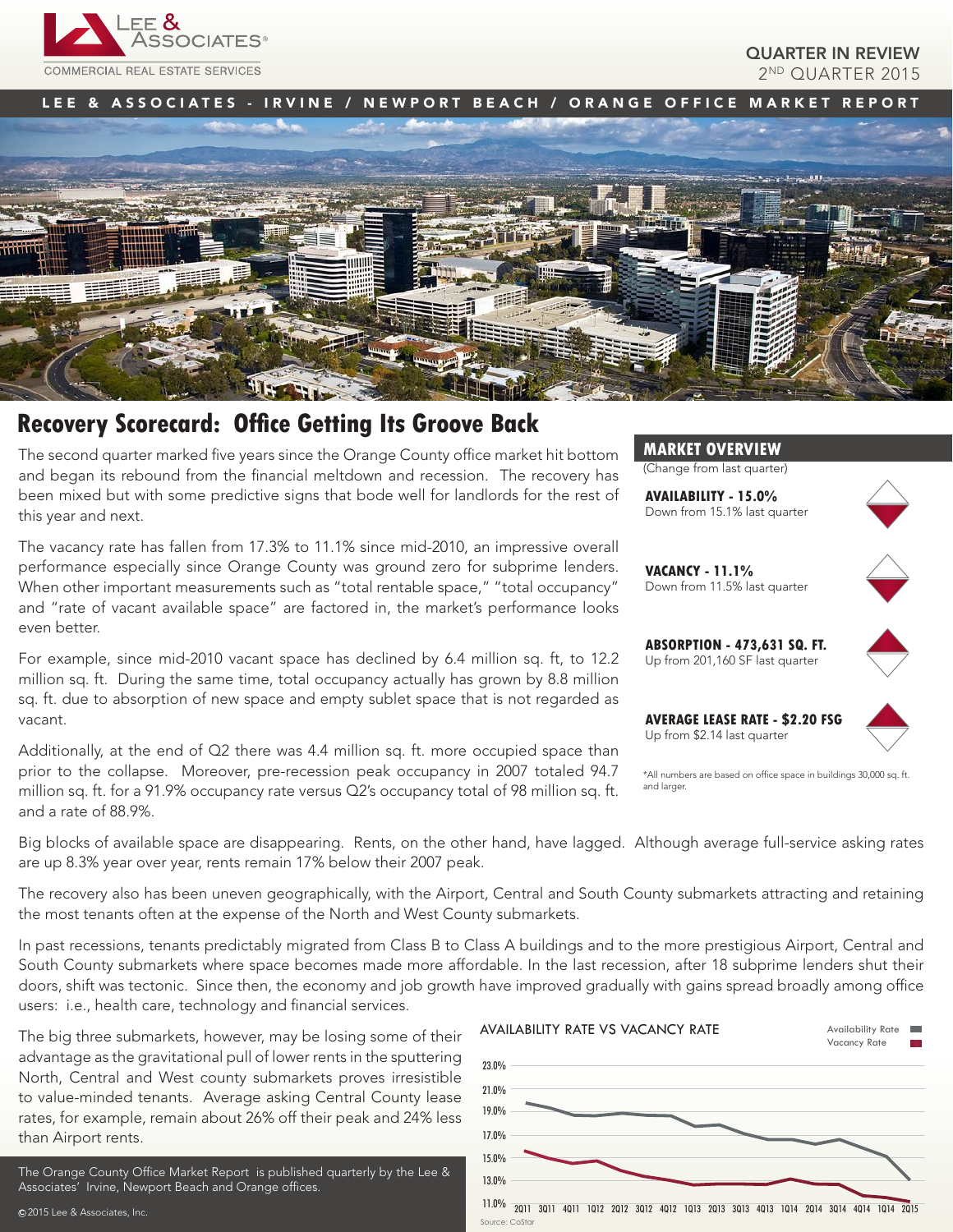



COUNTY WIDE NET ABSORPTION





AVERAGE FSG LEASE RATES BY QUARTER

BY SUBMARKET - INCLUDING SUBLET SPACE

VACANCY RATE

Source: CoStar





Source: EDD

 $Q_2$ 

Percent 24.0% 22.0% 20.0% 18.0% 16.0% 14.0% 12.0% 10.0% 8.0% North County Central County West County Airport Area South County 12.8% 14.0% 10.3% 9.6% 11.4%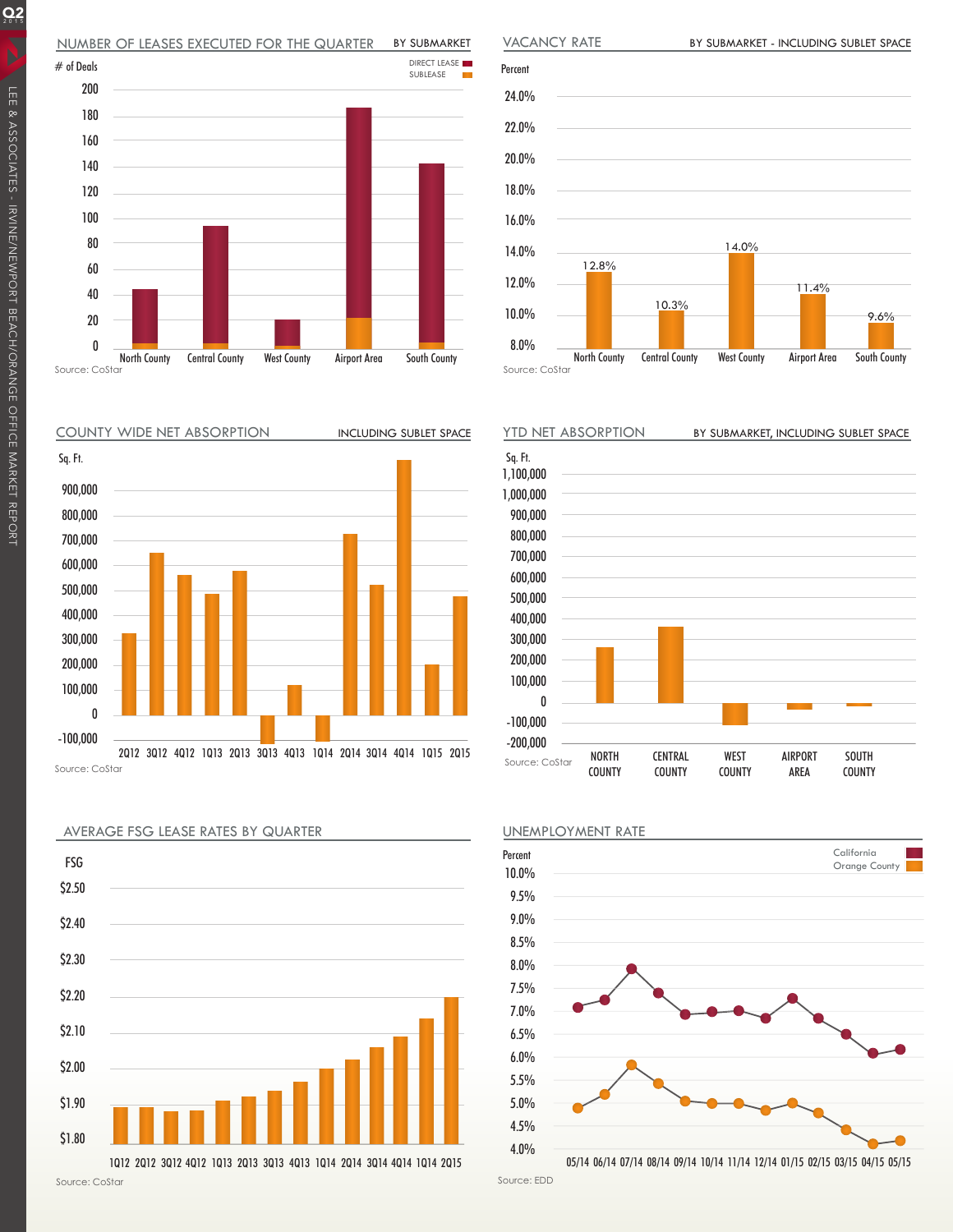BY SUBMARKET

AVERAGE FSG LEASE RATE

 $Q_2$ 

LEE & ASSOCIATES - IRVINE/NEWPORT BEACH/ORANGE OFFICE MARKET REPORT

LEE & ASSOCIATES - IRVINE/NEWPORT BEACH/ORANGE OFFICE MARKET REPORT



# **COMPLETED LEE & ASSOCIATES TRANSACTIONS**



Towne Centre Plaza Foothill Ranch, CA



Source: CoStar

\$2.80

FSG

\$2.70

\$2.50

\$2.30

\$2.10

\$1.90

\$1.70

\$1.50



CLASS A CLASS B CLASS C

Lease Transactions 2Q 15

| <b>PROPERTY</b>                                 | SF      | <b>TENANT</b>             | <b>LANDLORD</b>                | <b>REPRESENTING BROKERS</b>                            |
|-------------------------------------------------|---------|---------------------------|--------------------------------|--------------------------------------------------------|
| <b>Towne Centre Plaza</b><br>Foothill Ranch, CA | 131.267 | Loan Depot                | Arden Realty                   | Don Nourse and Jim Nourse represented the<br>Landlord. |
| 8855 Haven Avenue<br>Rancho Cucamonga, CA       | 25,631  | <b>York Risk Services</b> | Chronoblue<br>Investments, LLC | Jeff Bischofberger represented the Landlord.           |
| 3030 Saturn<br>Brea, CA                         | 14.249  | Schneider Electric        | <b>Brea Corporate Park</b>     | Bob Sattler & Jon Fabiano represented the<br>Landlord. |



27405 Puerta Real Mission Viejo, CA

#### Sale Transactions 2Q 15





Santa Ana, CA

| <b>PROPERTY</b>                        | SF     | <b>BUYER</b>              | <b>SELLER</b>       | <b>REPRESENTING BROKERS</b>                                                            |
|----------------------------------------|--------|---------------------------|---------------------|----------------------------------------------------------------------------------------|
| 27405 Puerta Real<br>Mission Viejo, CA | 40,592 | Rivendell Land<br>Company | The Colton Company  | Adam Wicker, Dave Smith and Matt Fryer<br>represented the Buyer.                       |
| 34 Tesla<br>Irvine, CA                 | 20.424 | WCC Energy, Inc.          | Unication USA, Inc. | Alton Burgess, Jim Snyder, Travis Haining<br>and Ryan Lawler represented the Buyer.    |
| 501 Parkcenter Drive<br>Santa Ana, CA  | 8.132  | Moritzky Family Trust     | Tri Venure, LLC     | John Hatzis & Matt Orville Presented the<br>Seller. Kevitt Sale represented the Buyer. |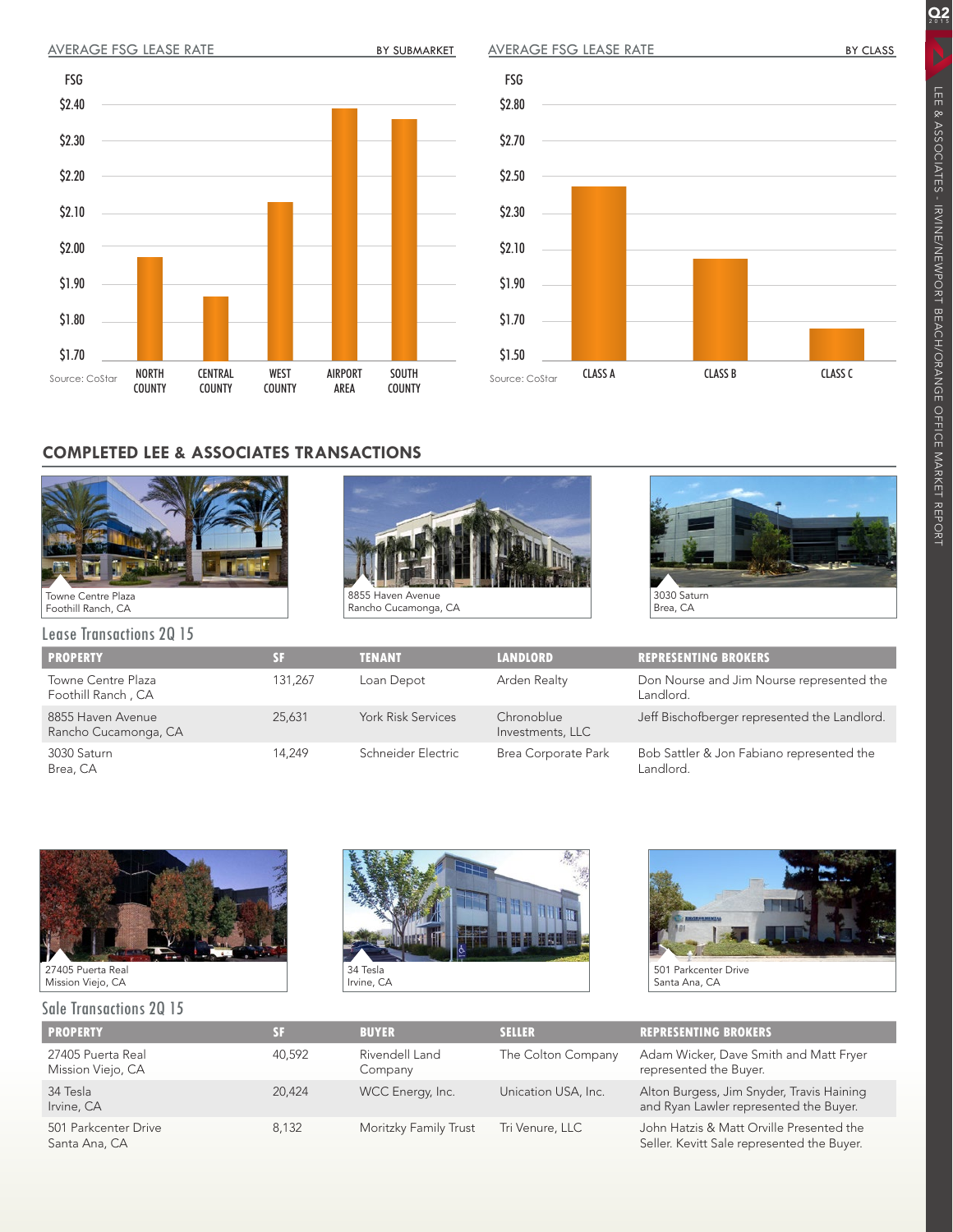|                             | <b>Bldg</b><br>Count | SF.<br><b>RBA</b> | <b>Total SF</b><br><b>Available</b> | Avail.<br>Rate | <b>Total SF</b><br><b>Vacant</b> | <b>Total Vac.</b><br>Rate | <b>Direct SF</b><br><b>Vacant</b> | <b>Direct Vac.</b><br>Rate | <b>Net</b><br><b>Absorption</b> | <b>YTD Net</b><br><b>Absorption</b> | <b>SF Avail</b><br><b>Sublease</b> | <b>SF Vacant</b><br><b>Sublease</b> | <b>Avg Asking</b><br><b>Lease Rate</b> | <b>SF Under</b><br><b>Construction</b> |
|-----------------------------|----------------------|-------------------|-------------------------------------|----------------|----------------------------------|---------------------------|-----------------------------------|----------------------------|---------------------------------|-------------------------------------|------------------------------------|-------------------------------------|----------------------------------------|----------------------------------------|
| <b>BY CITY</b>              |                      |                   |                                     |                |                                  |                           |                                   |                            |                                 |                                     |                                    |                                     |                                        |                                        |
| <b>Aliso Viejo</b>          | 38                   | 2,980,635         | 488,948                             | 16.4%          | 213,861                          | 7.2%                      | 187,694                           | 6.3%                       | 879                             | 498,298                             | 91,605                             | 26,167                              | \$2.61                                 | $-0-$                                  |
| Anaheim                     | 83                   | 7,316,960         | 1,272,102                           | 17.4%          | 974,147                          | 13.3%                     | 967,020                           | 13.2%                      | 454,763                         | 497,419                             | 130,125                            | 7,127                               | \$1.99                                 | -0-                                    |
| Brea                        | 40                   | 4,032,624         | 650,343                             | 16.1%          | 497,696                          | 12.3%                     | 417,317                           | 10.3%                      | (29,053)                        | (45, 166)                           | 128,230                            | 80,379                              | \$1.92                                 | $-0-$                                  |
| <b>Buena Park</b>           | 13                   | 933,313           | 66,423                              | 7.1%           | 60,481                           | 6.5%                      | 60,481                            | 6.5%                       | 724                             | 28,837                              | -0-                                | -0-                                 | \$1.87                                 | 72,343                                 |
| Corona del Mar              | $\overline{2}$       | 90,054            | 12,653                              | 14.1%          | 9,806                            | 10.9%                     | 6,547                             | 7.3%                       | -0-                             | (4,605)                             | 6,106                              | 3,259                               | \$4.25                                 | -0-                                    |
| Costa Mesa                  | 65                   | 7,127,219         | 1,215,507                           | 17.1%          | 1,020,885                        | 14.3%                     | 977,439                           | 13.7%                      | 52,806                          | 116,080                             | 112,923                            | 43,446                              | \$2.31                                 | -0-                                    |
| Cypress                     | 26                   | 1,911,987         | 457,299                             | 23.9%          | 318,948                          | 16.7%                     | 318,948                           | 16.7%                      | (71, 736)                       | (58,630)                            | 119,978                            | -0-                                 | \$1.97                                 | -0-                                    |
| <b>Dana Point</b>           | 3                    | 135,296           | -0-                                 | 0.0%           | -0-                              | 0.0%                      | $-0-$                             | 0.0%                       | -0-                             | -0-                                 | $-0-$                              | -0-                                 |                                        | $-0-$                                  |
| <b>Foothill Ranch</b>       | 10                   | 798,721           | 123,868                             | 15.5%          | 152,442                          | 19.1%                     | 137,867                           | 17.3%                      | (37,097)                        | (7, 977)                            | 42,910                             | 14,575                              | \$2.34                                 | -0-                                    |
| Fountain Valley             | 26                   | 1,791,659         | 86,575                              | 4.8%           | 67,803                           | 3.8%                      | 67,803                            | 3.8%                       | 9,775                           | (3, 237)                            | 6,838                              | 0                                   | \$1.77                                 | $-0-$                                  |
| <b>Fullerton</b>            | 31                   | 2,515,898         | 467,202                             | 18.6%          | 377,792                          | 15.0%                     | 377,792                           | 15.0%                      | (14,603)                        | (67, 945)                           | 2,969                              | $\mathsf{O}\xspace$                 | \$2.15                                 | -0-                                    |
| <b>Garden Grove</b>         | 17                   | 1,485,848         | 117,206                             | 7.9%           | 70,419                           | 4.7%                      | 70,419                            | 4.7%                       | (17, 872)                       | (2,640)                             | 0                                  | $\mathsf{O}\xspace$                 | \$1.63                                 | -0-                                    |
| Huntington Beach            | 31                   | 2,156,579         | 410,948                             | 19.1%          | 311,598                          | 14.4%                     | 190,478                           | 8.8%                       | (14, 257)                       | (105, 259)                          | 126,803                            | 121,120                             | \$2.20                                 | $-0-$                                  |
| Irvine                      | 382                  | 33,284,410        | 3,996,827                           | 12.0%          | 2,806,197                        | 8.4%                      | 2,586,976                         | 7.8%                       | 11,213                          | 502,548                             | 640,476                            | 219,221                             | \$2.37                                 | 575,044                                |
| La Habra                    | 4                    | 142,069           | -0-                                 | 0.0%           | -0-                              | 0.0%                      | -0-                               | 0.0%                       | -0-                             | 2,156                               | -0-                                | -0-                                 | \$1.50                                 | -0-                                    |
| La Palma                    | 10                   | 712,038           | 152,297                             | 21.4%          | 126,093                          | 17.7%                     | 126,093                           | 17.7%                      | 15,312                          | 46,054                              | 3,573                              | -0-                                 | \$1.93                                 | $-0-$                                  |
| Ladera Ranch                | 3                    | 127,065           | 29,226                              | 23.0%          | 22,770                           | 17.9%                     | 22,770                            | 17.9%                      | (928)                           | 4,739                               | 6,456                              | -0-                                 | \$2.14                                 | -0-                                    |
| Laguna Beach                | 5                    | 194,434           | 28,895                              | 14.9%          | 28,895                           | 14.9%                     | 28,895                            | 14.9%                      | -0-                             | 2,817                               | $-0-$                              | -0-                                 | \$2.63                                 | $-0-$                                  |
| Laguna Hills                | 25                   | 1,641,376         | 353,015                             | 21.5%          | 329,980                          | 20.1%                     | 329,980                           | 20.1%                      | 3,055                           | (6, 112)                            | 5,621                              | -0-                                 | \$2.29                                 | -0-                                    |
| Laguna Niguel               | 8                    | 1,691,485         | 62,017                              | 3.7%           | 65,819                           | 3.9%                      | 65,819                            | 3.9%                       | (11, 868)                       | 102,922                             | 2,671                              | -0-                                 | \$2.62                                 | -0-                                    |
| <b>Laguna Woods</b>         | $\mathbf{1}$         | 41,280            | 4,379                               | 10.6%          | 4,379                            | 10.6%                     | 4,379                             | 10.6%                      | (4, 379)                        | (4, 379)                            | $-0-$                              | $-0-$                               | \$42.00                                | $-0-$                                  |
| <b>Lake Forest</b>          | 31                   | 1,845,537         | 128,690                             | 7.0%           | 232,940                          | 12.6%                     | 232,940                           | 12.6%                      | 6,811                           | 71,370                              | -0-                                | -0-                                 | \$2.01                                 | -0-                                    |
| <b>Los Alamitos</b>         | 9                    | 610,423           | 188,040                             | 30.8%          | 37,240                           | 6.1%                      | 37,240                            | 6.1%                       | 6,148                           | 62,014                              | $-0-$                              | -0-                                 | \$2.39                                 | $-0-$                                  |
| <b>Mission Viejo</b>        | 32                   | 1,804,462         | 267,611                             | 14.8%          | 222,788                          | 12.3%                     | 222,788                           | 12.3%                      | 18,022                          | 24,970                              | 3,164                              | -0-                                 | \$2.23                                 | -0-                                    |
| <b>Newport Beach</b>        | 100                  | 9,368,791         | 1,164,798                           | 12.4%          | 1,196,197                        | 12.8%                     | 1,173,612                         | 12.5%                      | (66, 427)                       | (102, 506)                          | 81,076                             | 22,585                              | \$2.72                                 | -0-                                    |
| Orange                      | 63                   | 6,609,842         | 739,434                             | 11.2%          | 572,070                          | 8.7%                      | 559,949                           | 8.5%                       | 216,202                         | 414,180                             | 33,982                             | 12,121                              | \$2.12                                 | -0-                                    |
| Placentia                   | 5                    | 185,164           | 32,795                              | 17.7%          | 31,029                           | 16.8%                     | 31,029                            | 16.8%                      | 170                             | (814)                               | -0-                                | -0-                                 | \$1.73                                 | -0-                                    |
| Rancho Santa Margarita      | 5                    | 225,472           | 37,582                              | 16.7%          | 38,186                           | 16.9%                     | 37,238                            | 16.5%                      | 2,942                           | 1,467                               | 948                                | 948                                 | \$2.07                                 | $-0-$                                  |
| <b>San Clemente</b>         | 9                    | 424,062           | 58,668                              | 13.8%          | 27,610                           | 6.5%                      | 26,021                            | 6.1%                       | 5,810                           | 11,881                              | 1,589                              | 1,589                               | \$2.13                                 | -0-                                    |
| San Juan Capistrano         | 17                   | 879,011           | 173,985                             | 19.8%          | 170,093                          | 19.4%                     | 168,587                           | 19.2%                      | 35,567                          | 44,729                              | 6,141                              | 1,506                               | \$2.36                                 | $-0-$                                  |
| Santa Ana                   | 162                  | 14,217,363        | 3,323,072                           | 23.4%          | 2,013,561                        | 14.2%                     | 1,979,293                         | 13.9%                      | (46, 630)                       | 278,165                             | 227,047                            | 34,268                              | \$1.82                                 | -0-                                    |
| Seal Beach                  | 6                    | 445,365           | 75,770                              | 17.0%          | 61,700                           | 13.9%                     | 61,700                            | 13.9%                      | 4,816                           | (37, 439)                           | 10,669                             | -0-                                 | \$2.88                                 | -0-                                    |
| Stanton                     | $\overline{2}$       | 85,917            | 10,142                              | 11.8%          | 7,435                            | 8.7%                      | 7,435                             | 8.7%                       | -0-                             | -0-                                 | -0-                                | -0-                                 | \$0.97                                 | $-0-$                                  |
| Tustin                      | 30                   | 1,696,301         | 296,191                             | 17.5%          | 88,855                           | 5.2%                      | 88,855                            | 5.2%                       | (30, 188)                       | 21,027                              | 15,147                             | -0-                                 | \$1.93                                 | -0-                                    |
| Westminster                 | 10                   | 429,031           | 67,346                              | 15.7%          | 53,339                           | 12.4%                     | 53,339                            | 12.4%                      | (30, 583)                       | (24, 229)                           | -0-                                | -0-                                 | \$2.08                                 | -0-                                    |
| Yorba Linda                 | 7                    | 359,206           | 27,907                              | 7.8%           | 36,259                           | 10.1%                     | 36,259                            | 10.1%                      | 4,237                           | 7,925                               | -0-                                | $-0-$                               | \$1.74                                 | $-0-$                                  |
| <b>Orange County Totals</b> | 1,311                | 110,296,897       | 16,587,761                          | 15.0%          | 12,249,313                       | 11.1%                     | 11,661,002                        | 10.6%                      | 473,631                         | 1,132,673                           | 1,807,047                          | 588,311                             | \$2.20                                 | 647,387                                |
|                             |                      |                   |                                     |                |                                  |                           |                                   |                            |                                 |                                     |                                    |                                     |                                        |                                        |
| <b>BY AREA</b>              |                      |                   |                                     |                |                                  |                           |                                   |                            |                                 |                                     |                                    |                                     |                                        |                                        |
| <b>North Orange County</b>  | 173                  | 14,272,772        | 2,194,888                           | 15.4%          | 1,826,886                        | 12.8%                     | 1,739,380                         | 12.2%                      | 261,154                         | 236,957                             | 182,268                            | 87,506                              | \$1.97                                 | 72,343                                 |
| Central Orange County       | 277                  | 23,515,734        | 4,107,743                           | 17.5%          | 2,418,285                        | 10.3%                     | 2,383,717                         | 10.1%                      | 361,574                         | 926,723                             | 265,551                            | 34,568                              | \$1.87                                 | $-0-$                                  |
| West Orange County          | 84                   | 5,639,302         | 1,209,545                           | 21.4%          | 790,260                          | 14.0%                     | 669,140                           | 11.9%                      | (105,612)                       | (163, 543)                          | 257,450                            | 121,120                             | \$2.13                                 | -0-                                    |
| Greater Airport Area        | 447                  | 44, 161, 199      | 6,387,256                           | 14.5%          | 5,036,863                        | 11.4%                     | 4,835,530                         | 10.9%                      | (30,947)                        | 129,378                             | 798,645                            | 201,333                             | \$2.39                                 | $-0-$                                  |
| <b>South Orange County</b>  | 330                  | 22,707,890        | 2,688,329                           | 11.8%          | 2,177,019                        | 9.6%                      | 2,033,235                         | 9.0%                       | (12, 538)                       | 3,158                               | 303,133                            | 143,784                             | \$2.36                                 | 575,044                                |
| <b>Orange County Totals</b> | 1,311                | 110,296,897       | 16,587,761                          | 15.0%          | 12,249,313                       | 11.1%                     | 11,661,002                        | 10.6%                      | 473,631                         | 1,132,673                           | 1,807,047                          | 588,311                             | \$2.20                                 | 647,387                                |
| BY BUILDING CLASS           |                      |                   |                                     |                |                                  |                           |                                   |                            |                                 |                                     |                                    |                                     |                                        |                                        |
| Class A                     | 279                  | 44,880,963        | 7,703,213                           | 17.2%          | 5,684,014                        | 12.7%                     | 5,332,264                         | 11.9%                      | 355,078                         | 1,011,721                           | 1,228,910                          | 351,750                             | \$2.44                                 | 497,387                                |
| Class B                     | 932                  | 60,386,795        | 8,301,907                           | 13.7%          | 6,282,818                        | 10.4%                     | 6,046,257                         | 10.0%                      | 105,378                         | 709,544                             | 573,305                            | 236,561                             | \$2.05                                 | 150,000                                |
| Class C                     | 100                  | 5,029,139         | 582,641                             | 11.6%          | 282,481                          | 5.6%                      | 282,481                           | 5.6%                       | 13,175                          | 63,266                              | 4,832                              | -0-                                 | \$1.62                                 | -0-                                    |
| <b>Orange County Totals</b> | 1,311                | 110,296,897       | 16,587,761                          | 15.0%          | 12,249,313                       | 11.1%                     | 11,661,002                        | 10.6%                      | 473,631                         | 1,784,531                           | 1,807,047                          | 588,311                             | \$2.20                                 | 647,387                                |
|                             |                      |                   |                                     |                |                                  |                           |                                   |                            |                                 |                                     |                                    |                                     |                                        |                                        |

LEE & ASSOCIATES - IRVINE/NEWPORT BEACH/ORANGE OFFICE MARKET REPORT

SC LIEE & ASSOCIATES - IRVINEMPORT BEACH/ORANGE OFFICE MARKET REPORT